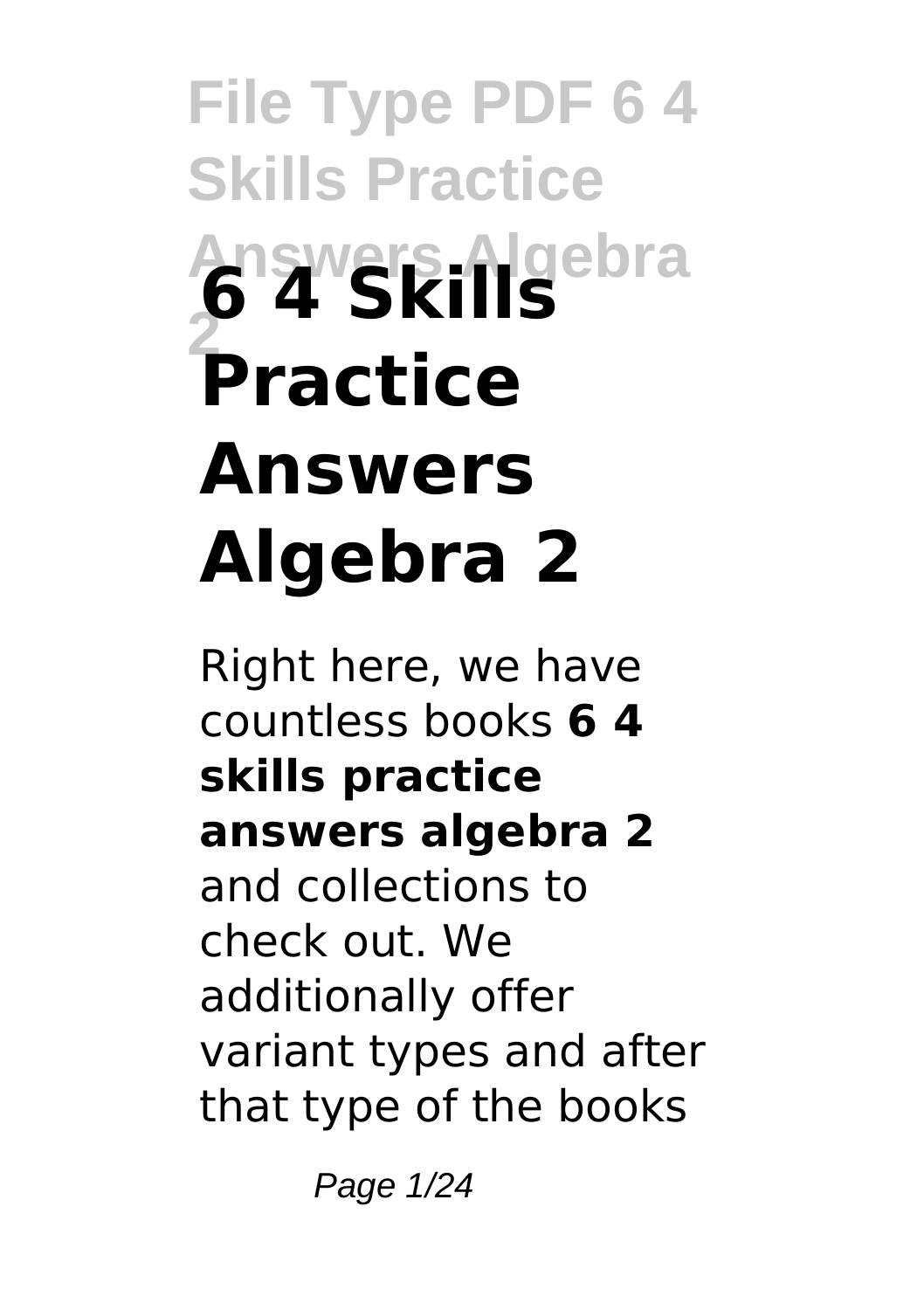# **File Type PDF 6 4 Skills Practice**

to browse. The normal **2** book, fiction, history, novel, scientific research, as well as various further sorts of books are readily easy to get to here.

As this 6 4 skills practice answers algebra 2, it ends stirring brute one of the favored ebook 6 4 skills practice answers algebra 2 collections that we have. This is why you remain in the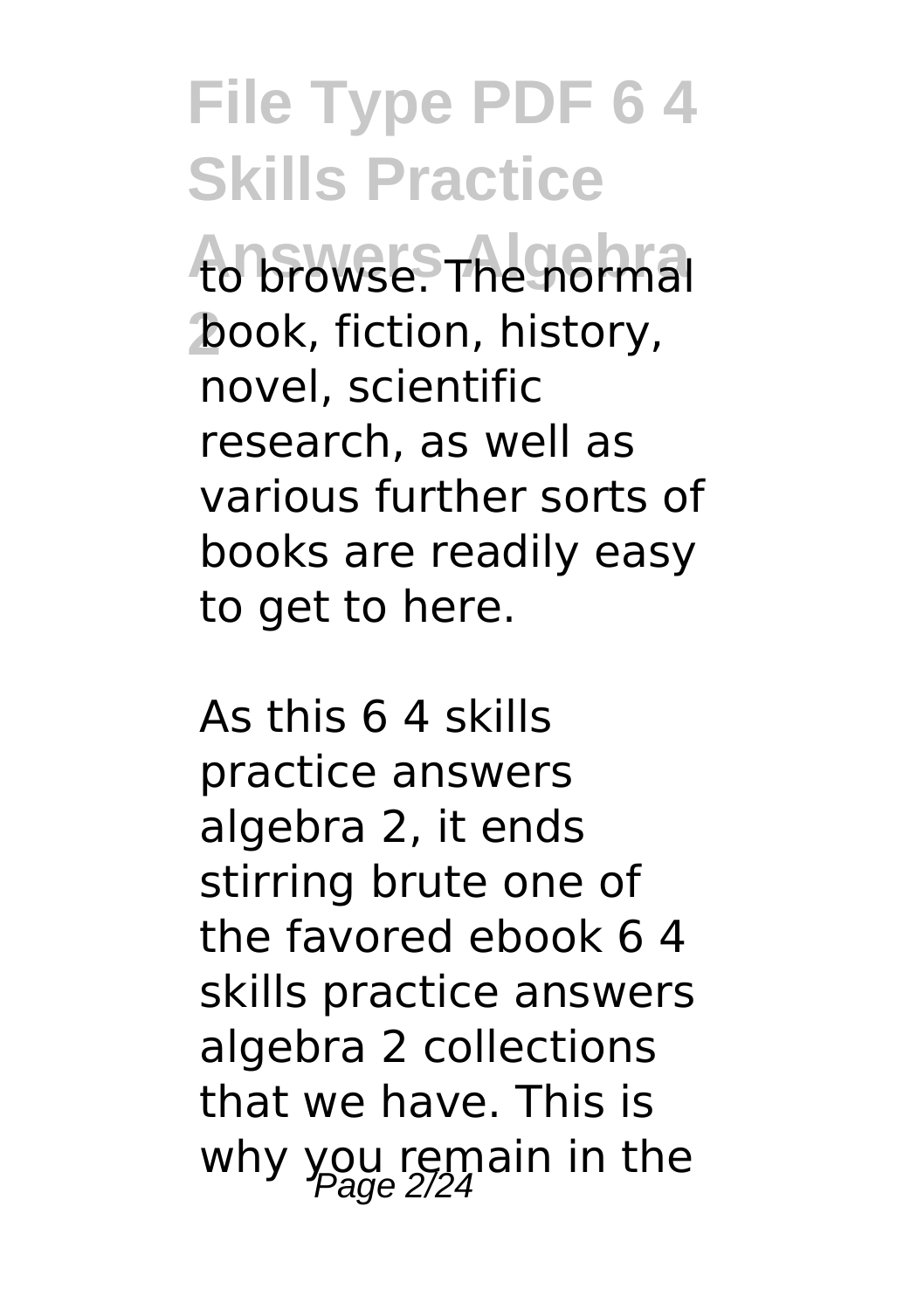**File Type PDF 6 4 Skills Practice** best website to see the **2** unbelievable ebook to have.

You won't find fiction here – like Wikipedia, Wikibooks is devoted entirely to the sharing of knowledge.

## **6 4 Skills Practice Answers**

6-4Skills Practice. nthRoots. 15.166 6.164 -12.329 2.366 4.448 -6.055 -0.764 3.466  $\pm 912.5$  ngt a real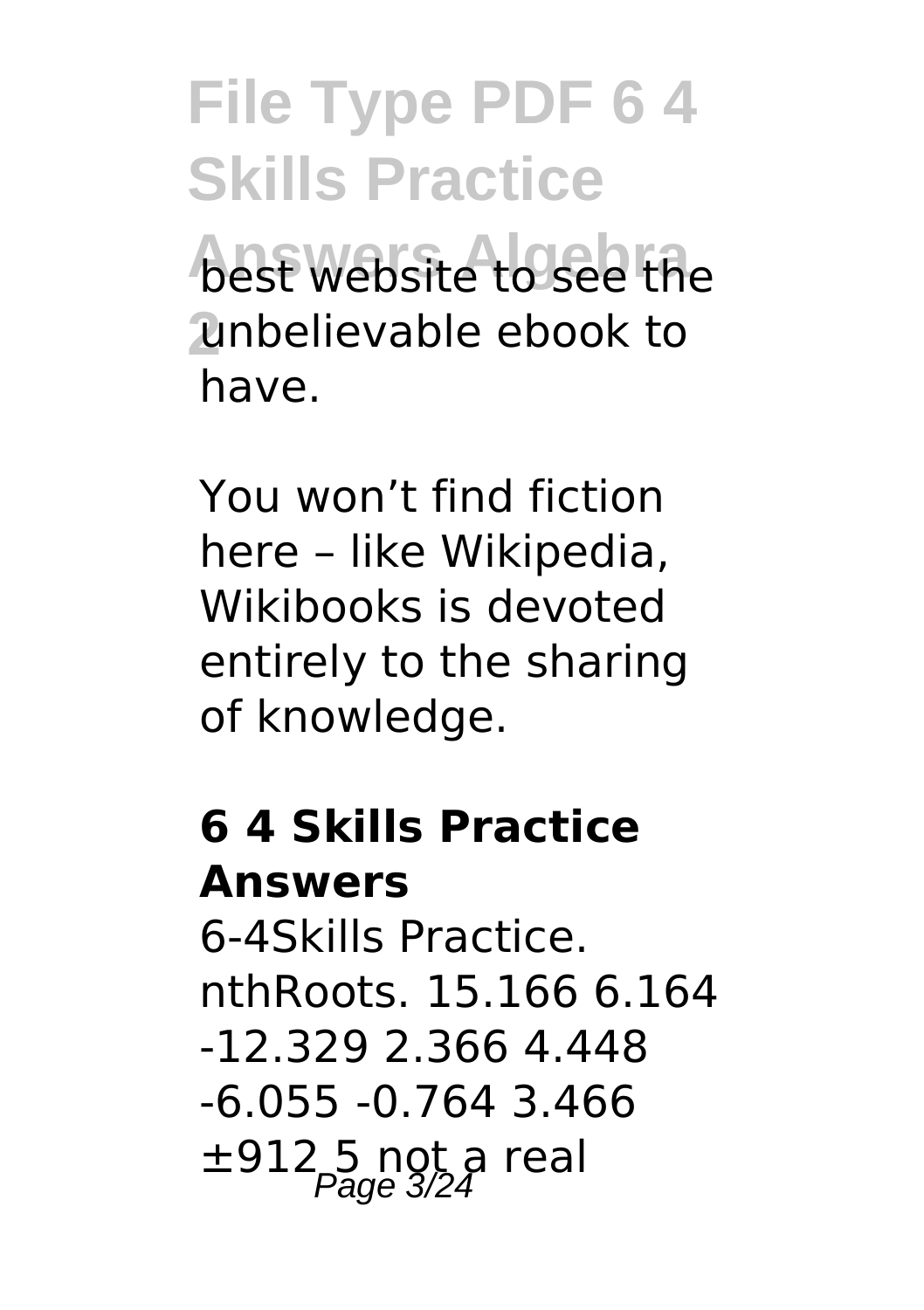**File Type PDF 6 4 Skills Practice Answers Algebra** number 0.6 - −2 3. -2 **2** -3 0.4 2 3 ⎪y⎥. 5c8 ⎪x3⎥. -3a2m4p.  $-10p$  |t|2 |w|v2. 9c2⎪a+b⎥. 021\_030\_AL G2\_A\_CRM\_C06\_CR\_66 0551.indd 27 12/20/10 9:21 PM.

#### **NAME DATE PERIOD 6-4 Skills Practice**

6-4 Skills Practice Ws26-- Elimination Using ... ... Loading…

## **6-4 Skills Practice** Ws26-- Elimination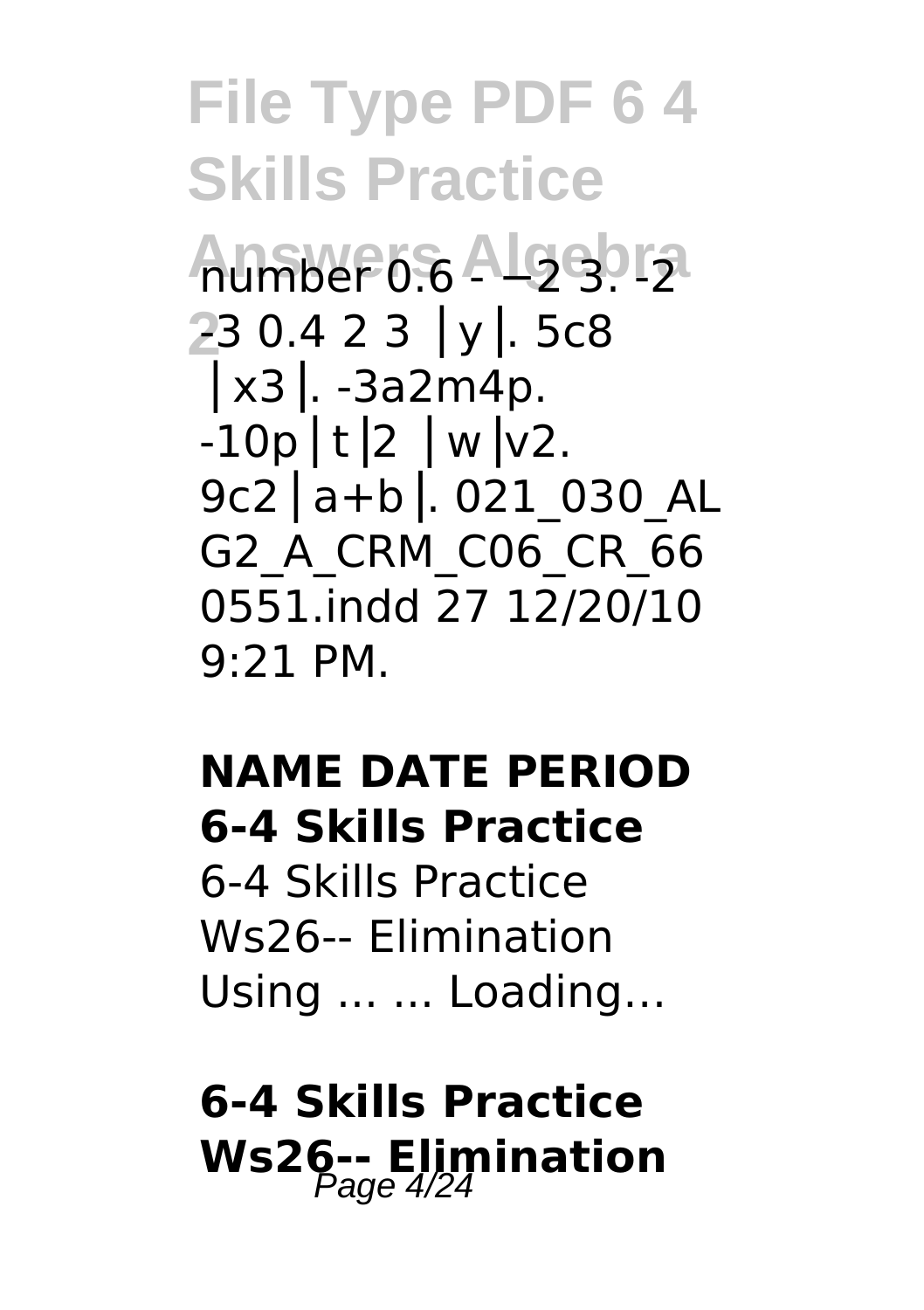**File Type PDF 6 4 Skills Practice Answers Algebra 2** Chapter 6 26 Glencoe Algebra 1 Skills Practice Elimination Using Multiplication Use elimination to solve each system of equations. 1.  $x + y =$  $-9$  2.  $3x + 2y = -9$  5x - $2y = 32(2, -11) x-y =$  $-13$  ( $-7$ , 6) 3, 2x + 5y =  $34.2x + y = 3-x + 3y$  $= -7 (4, -1) - 4x - 4y = -8$  $(1, 1)$  5. 4x - 2y = -14 6.  $2x + y = 0$   $3x-y = -8$  $(-1, 5)$  5x + 3y = 2 (-2,  $(4)$  7.  $5x$   $\frac{1}{2}$   $\frac{1}{2}$   $\frac{1}{2}$   $\frac{1}{2}$   $\frac{1}{2}$   $\frac{1}{2}$   $\frac{1}{2}$   $\frac{1}{2}$   $\frac{1}{2}$   $\frac{1}{2}$   $\frac{1}{2}$   $\frac{1}{2}$   $\frac{1}{2}$   $\frac{1}{2}$   $\frac{1}{2}$   $\frac{1}{2}$   $\frac{1}{2}$   $\frac{1}{2}$   $\frac{1}{2}$   $\frac{1}{2}$   $\frac{1}{2$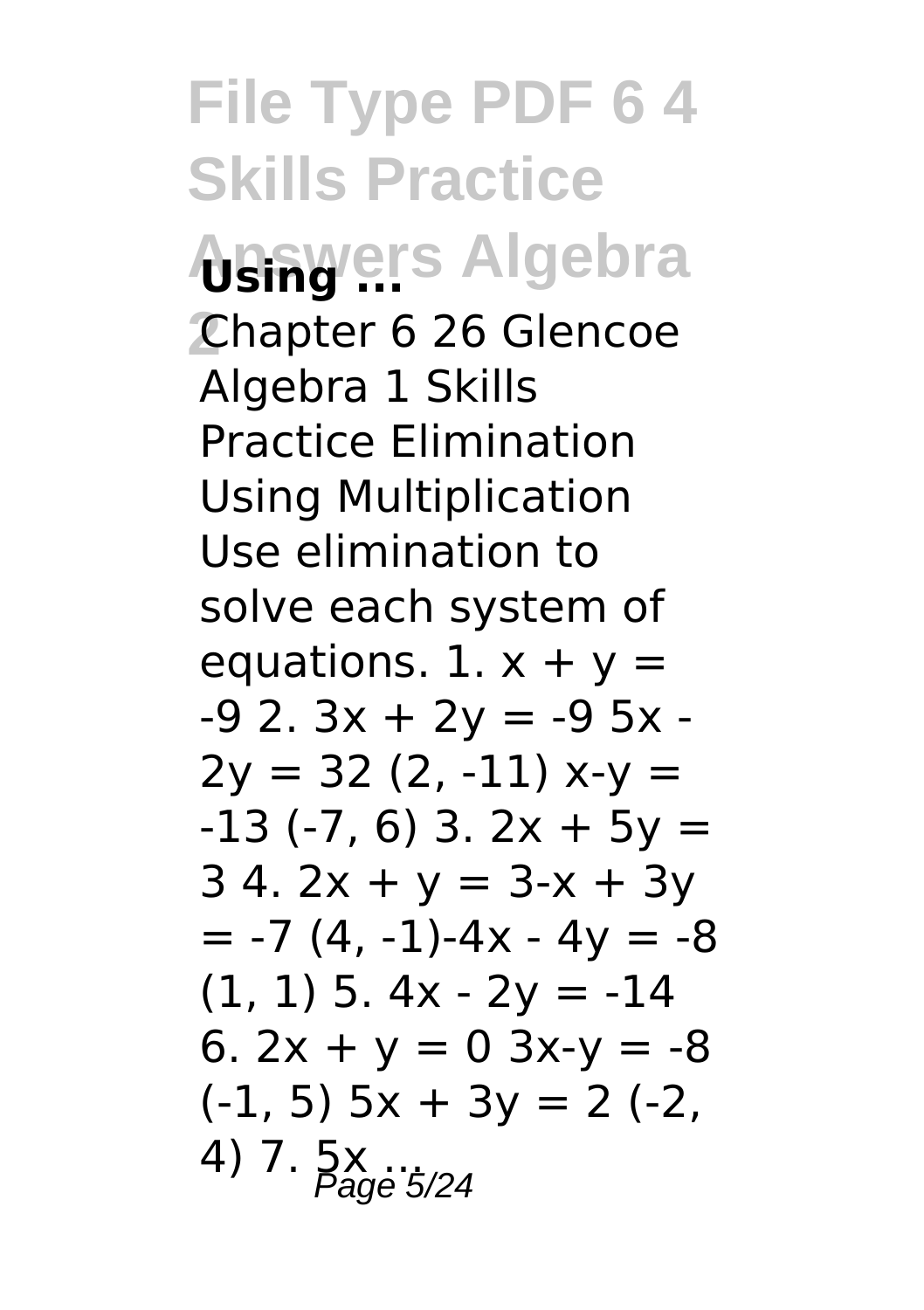**File Type PDF 6 4 Skills Practice Answers Algebra 2NAME DATE PERIOD 6-4 Skills Practice** 6–4 Skills Practice Isosceles Triangles Find the values of the variables for each triangle. 1. 2. 3. a 5 60; b 5 10 x 5 40; y 5 100 c 5 54; d 5 63 4. 5. 6. x 5 45; y 5 4 a 5 60; b 5 68 x 5 70; y 5 110 7. 8. 9. a 5 102; b 5 78 x 5 90; y 5 60 a 5 60; b 5 64 10. 11. 12. a 5 45; x 5 90 c 5 92; d 5 44 a 5 46; b 5 96 Use the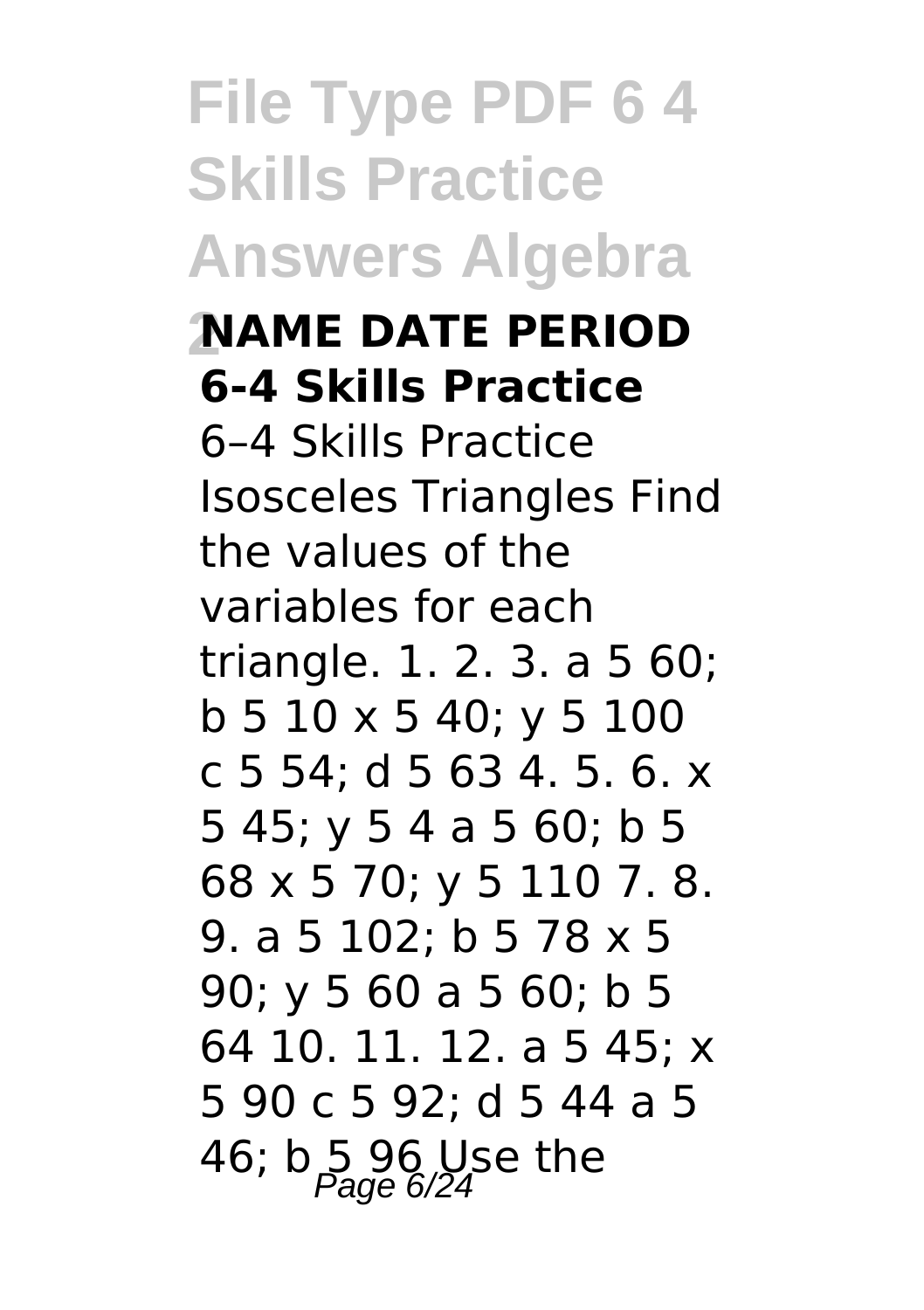**File Type PDF 6 4 Skills Practice Answers Algebra** figure at the right. 13. **2**

### **6–36–3 NAME DATE PERIOD Study Guide**

Lesson 6.4 Skills Practice page 4 35  $\rightarrow \rightarrow$ 35 Calculate each percent by writing an equivalent fraction with a denominator of 100. 11. 13 out of 20 13\_\_\_ 20 5  $\overline{)}$  ? 100 13 20 5 \_\_\_\_65 100 13 out of 20 5 65% 12. 4 out of 10 13. 37 out of 50 14. 7 out of 25 15. 3 out of  $5\frac{16}{Page}$  6 out of 20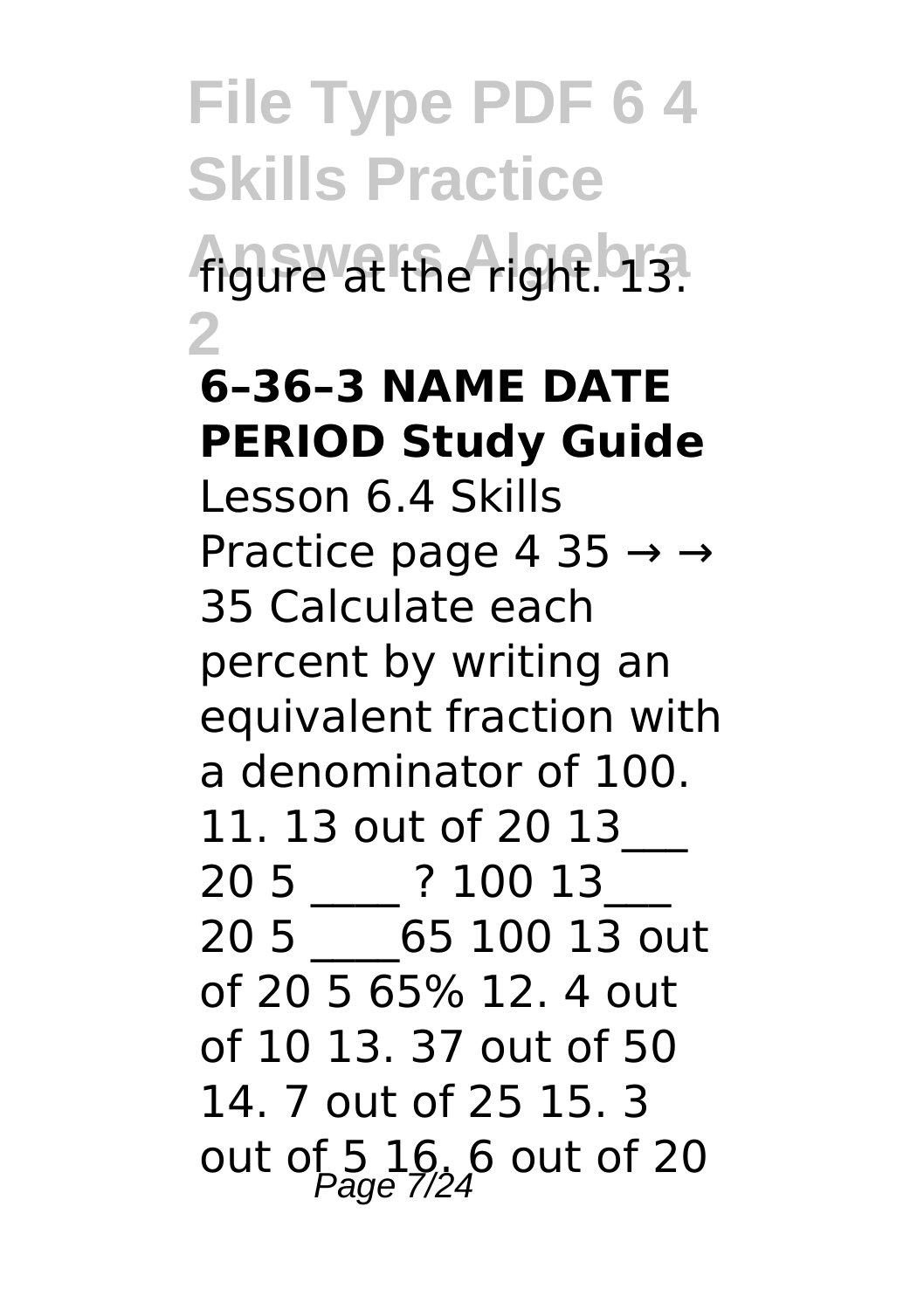# **File Type PDF 6 4 Skills Practice** Answer each question **2** by writing an equivalent fraction ...

#### **Lesson 6.4 Skills Practice page 4 - Somerset Canyons**

4 6 2 y Answers will vary but should be close to the following equation:  $y \ y$   $1$  $m(x \times 1) m y 2 y$ 1 x 2 x 1 2 1 0.5 0 2 y  $12(x 0)$  v  $2x 16$ . x ... Name Date 1. 2. 3. Chapter 6 Skills Practice 6, 20 20 6.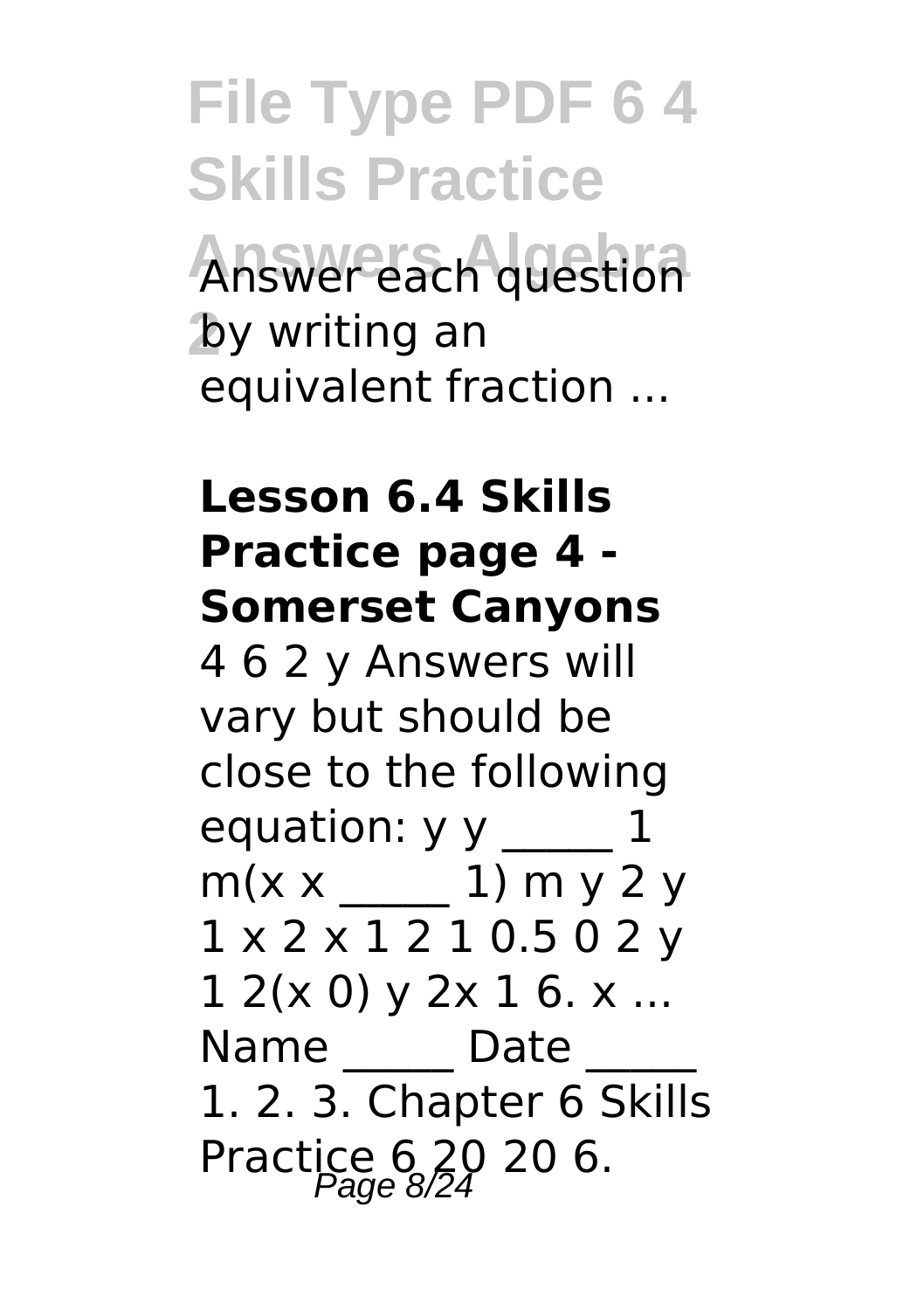**File Type PDF 6 4 Skills Practice Answers Algebra** Chapter 6 Skills **2** Practice 20 \_\_\_\_\_ ...

#### **Skills Practice for Lesson 6 - CUSD 4**

We have all the tools you need to get ready for the PSAT/NMSQT and PSAT 10—and they're free. Paper-and-Pencil Practice Taking an official practice test is a great way to simulate test day. Plus, you can score your own practice test and learn from your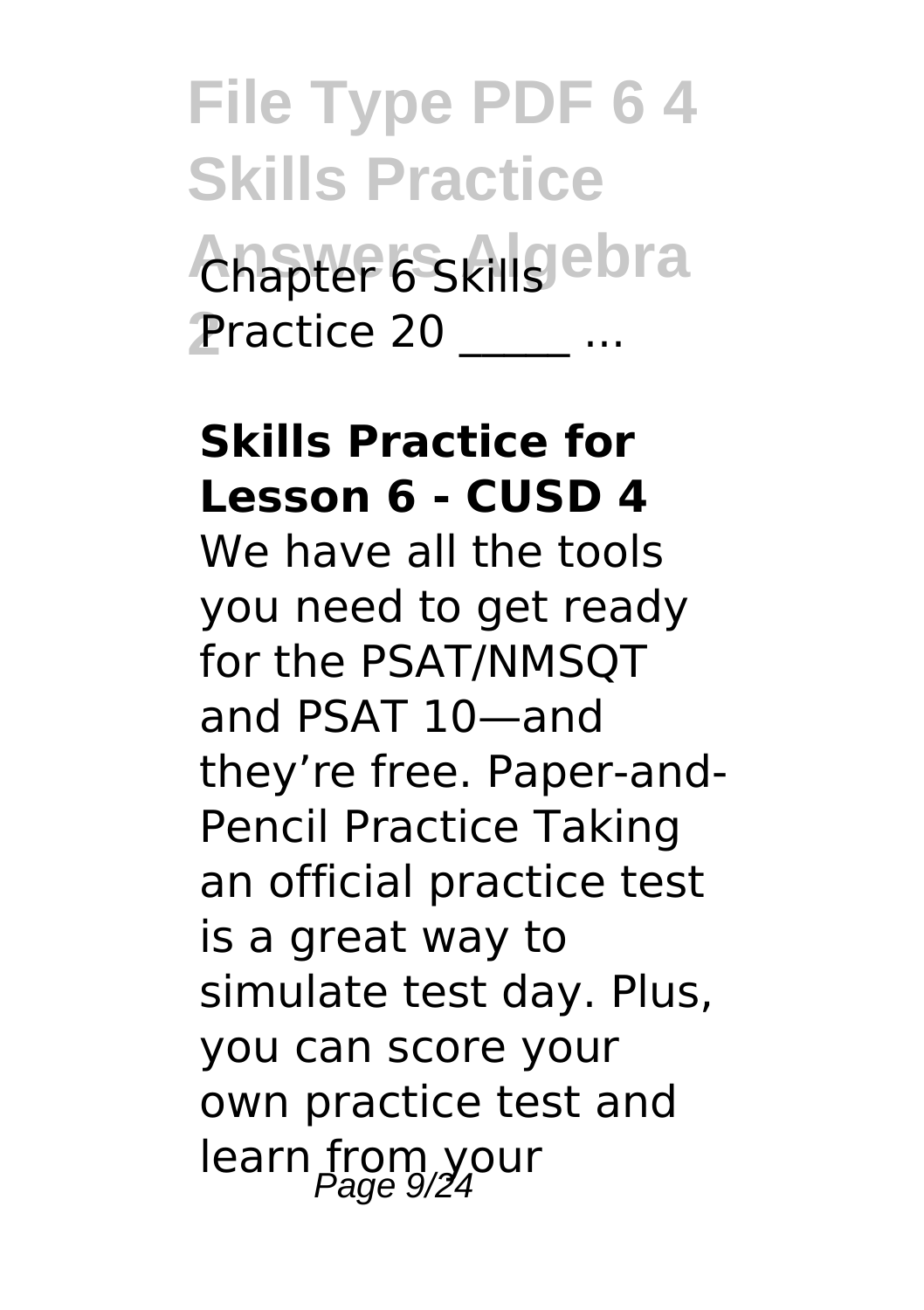# **File Type PDF 6 4 Skills Practice**

**Anstakes. Take the ra 2** Practice Test Sample Questions Get to know the PSAT/NMSQT and PSAT 10 with these sample questions. Review Sample ...

### **PSAT/NMSQT and PSAT 10 Practice | The College Board** 6 11 x −4 11 22. x 2− −3 x 1− 4 23. − y − 1− 2 n y − 1 4 24. −n 1 3 n −1 6 n 1− 2 25. 712 √ 64 26. 8 √ 49a b28 6-6 Skills Practice<br>Page 10/24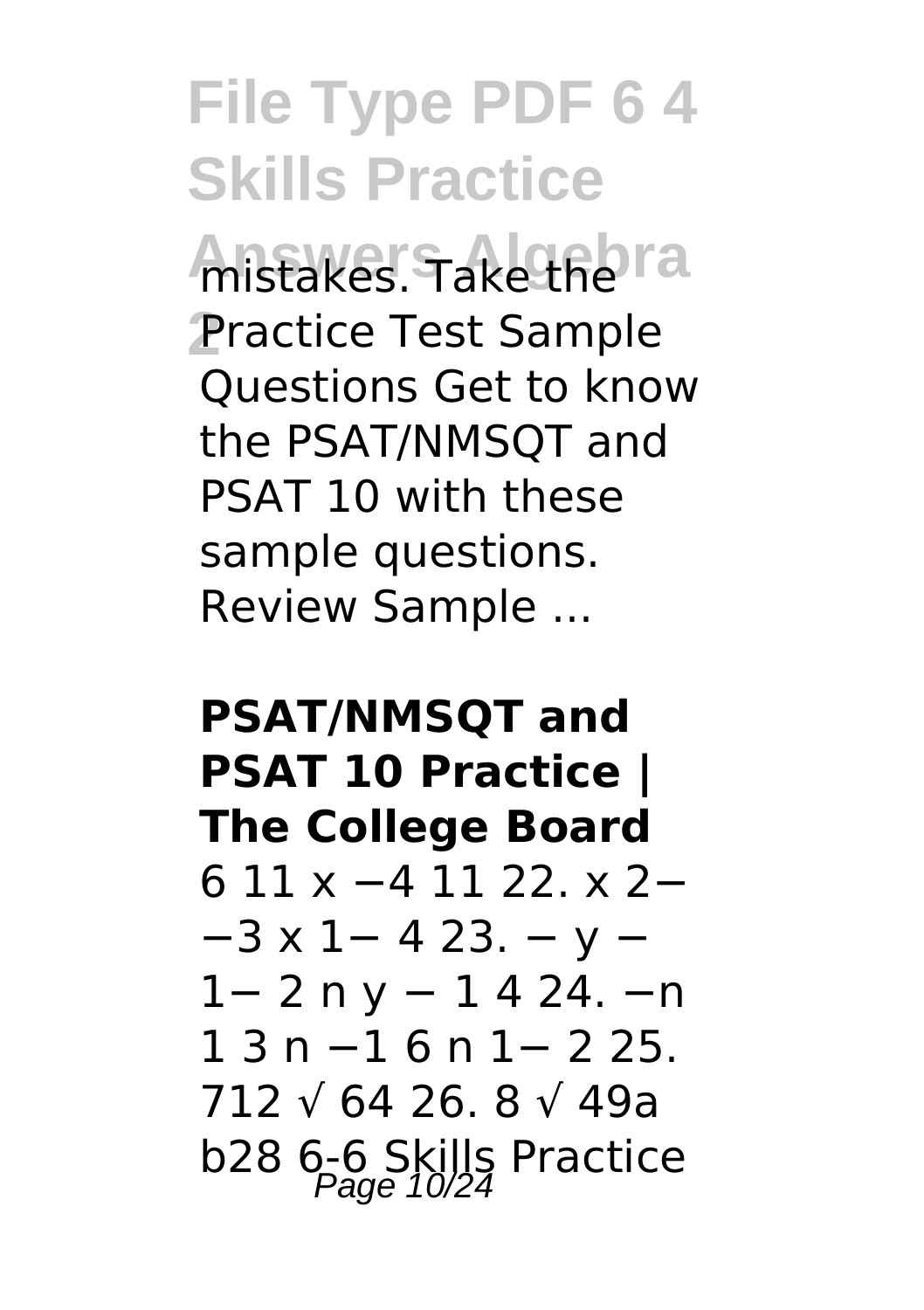## **File Type PDF 6 4 Skills Practice Answers Algebra** Rational Exponents √6 **2** 64 81 729 3 m2 y 1− 4 −1 n 1 − 3 or 2 − −3 n ⎪ ⎥ 4 √ 2 b √5 √ 3 √ or (√12 ) 2 or 2 3 18 51 − 1 2 15 3 − 4 37 1− 3 6 1 − 3x − 3y 2 − 3 2 −8 27 √ q 3 − 2 x 10− 11 −7 10 x 5 − 12 c5 √ 4

#### **NAME DATE PERIOD 6-6 Skills Practice**

Lesson 6-6 Chapter 6 39 Glencoe Algebra 1 Practice Systems of Inequalities \$4 Stones Turquoise Stones \$6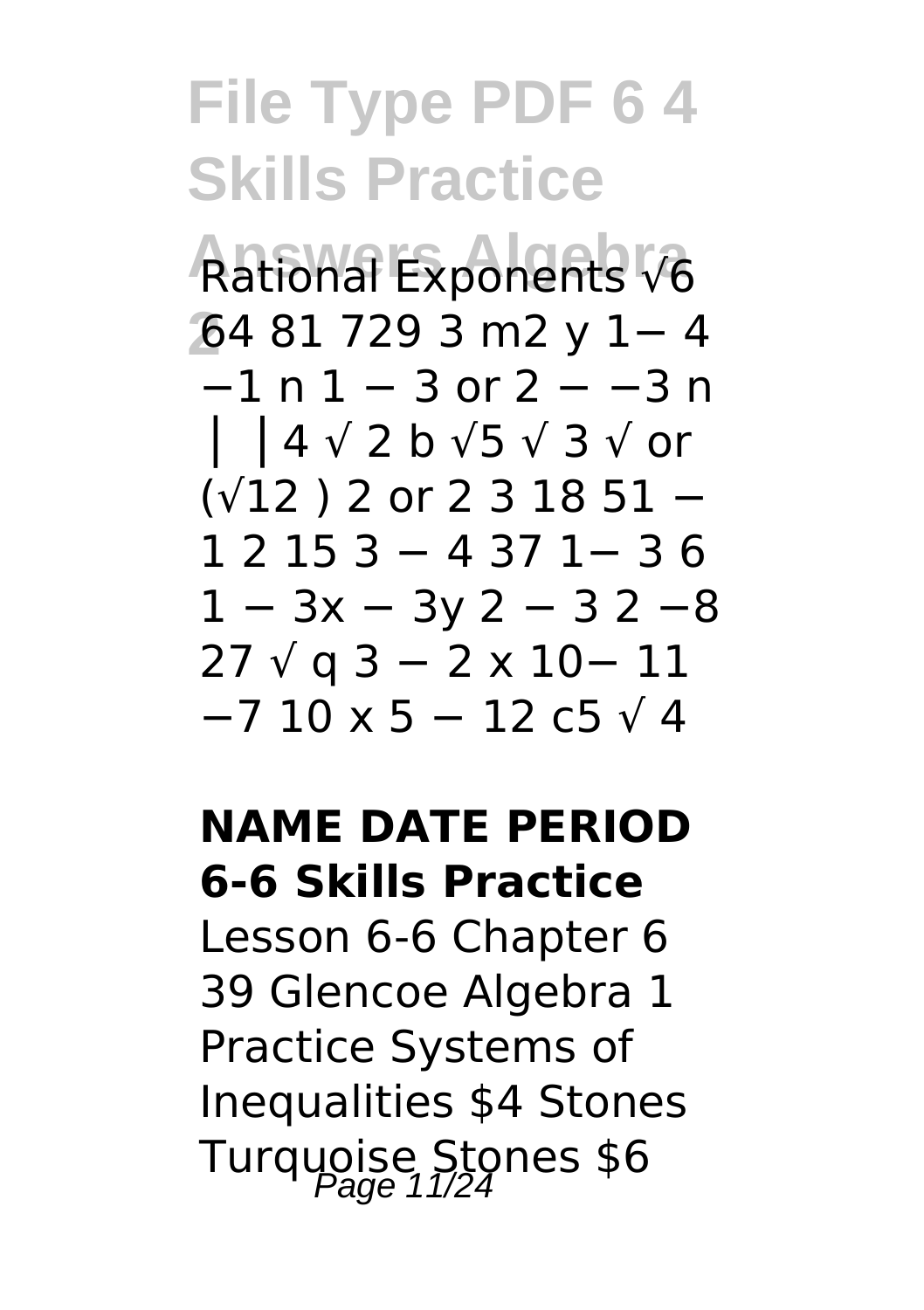**File Type PDF 6 4 Skills Practice Answers Algebra** Stones 0 132 4567 6 5 **2** 4 3 2 1 Gym (hours) Diego's Routine Walking (miles) 0 1324567 8 16 14 12 10 8 6 4 2 6-6 Solve each system of inequalities by graphing.  $1. y > x -$ 2 2.  $y$  ≥  $x$  + 2 3.  $x$  +  $y$  $\geq 1$  y  $\leq x$  y  $> 2x + 3x$  $+ 2v > 1 x v 0 v ...$ 

#### **Systems of Inequalities**

6-4 Skills Practice Rectangles ALGEBRA Quadrilateral ABCD is a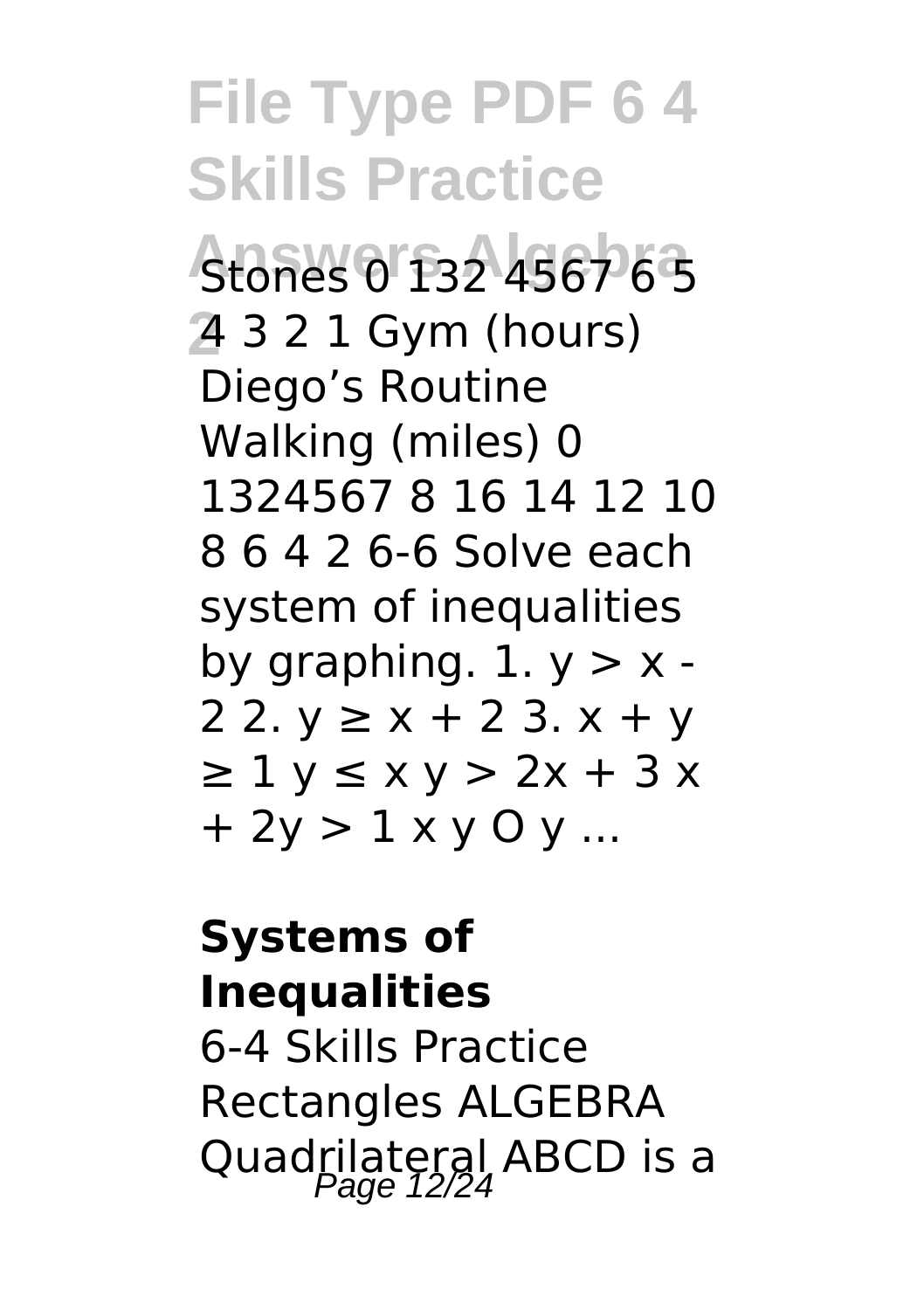## **File Type PDF 6 4 Skills Practice** Actangle. PERIOD or a **2** DATE 1. IfAC=2x+ 13 andDB=4x- 1, find DB. 2. If  $AC = x + 3$  and  $DR =$ 3x- 19, find AC I q 3.  $If AF = 3x + 3$  and  $FC = 5x$ -15, find AC. GO 4. If 7 andAE=4x+9, find DB. 1, find mZBAC. 5 a 6. 7x+ 1 7, find mLBDC. q 3 7.1fmZABD=7x-31 3 8. If m  $\overline{7}$  BAC =  $x + 3$ and m Z CAD =  $x + 15$ , find my—BAC.

## **ahodginscc « For all your math needs!**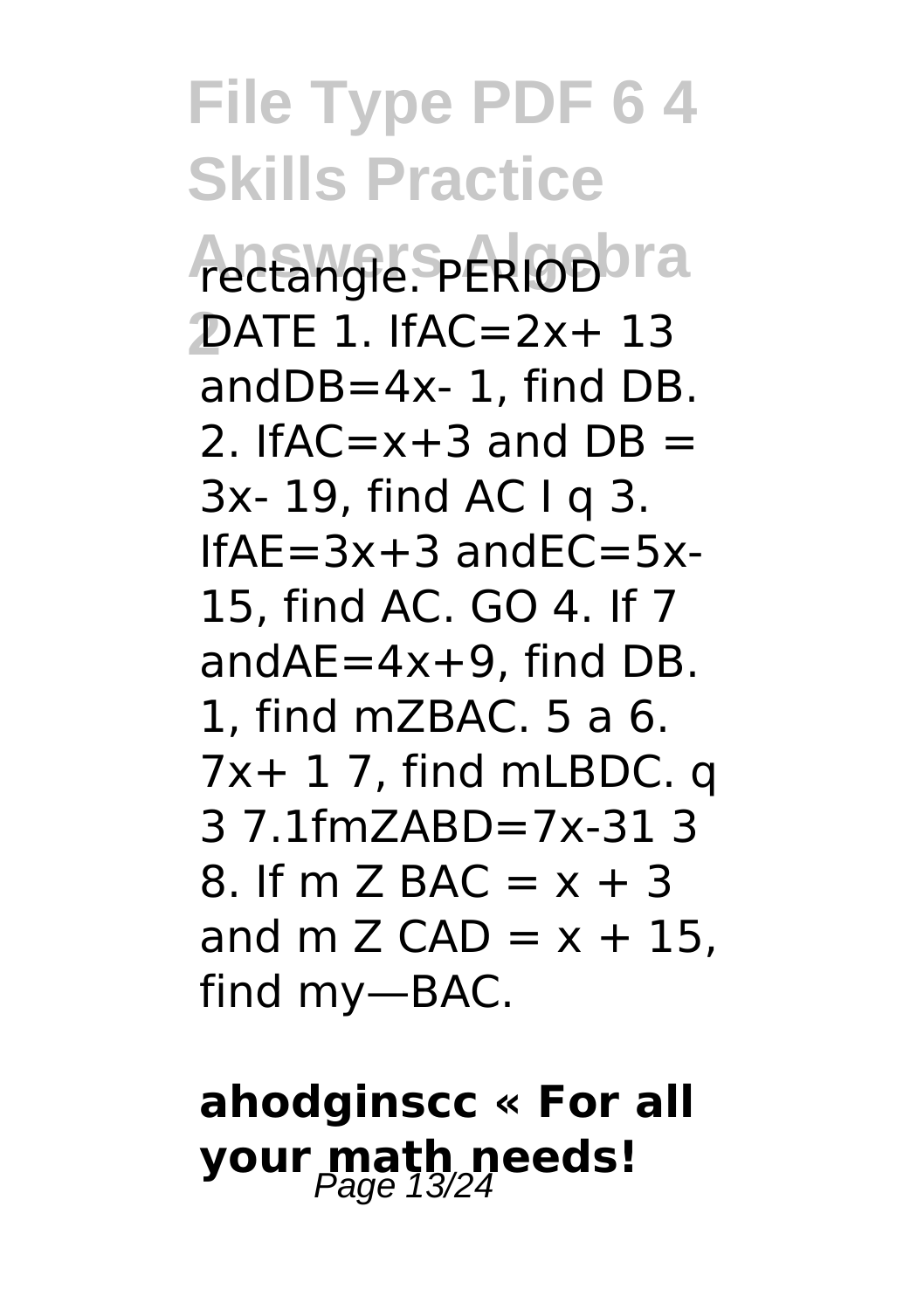**File Type PDF 6 4 Skills Practice Answers Algebra** 4-6 PDF Pass Chapter 4 **2** 38 Glencoe Algebra 2 Skills Practice The Quadratic Formula and the Discriminant Complete parts a-c for each quadratic equation. a. Find the value of the discriminant. b. Describe the number and type of roots. c. Find the exact solutions by using the Quadratic Formula. 1.  $x2$  2-  $8x + 16 = 0$  2.  $x 11x - 26 = 0.3$ . 3x2 -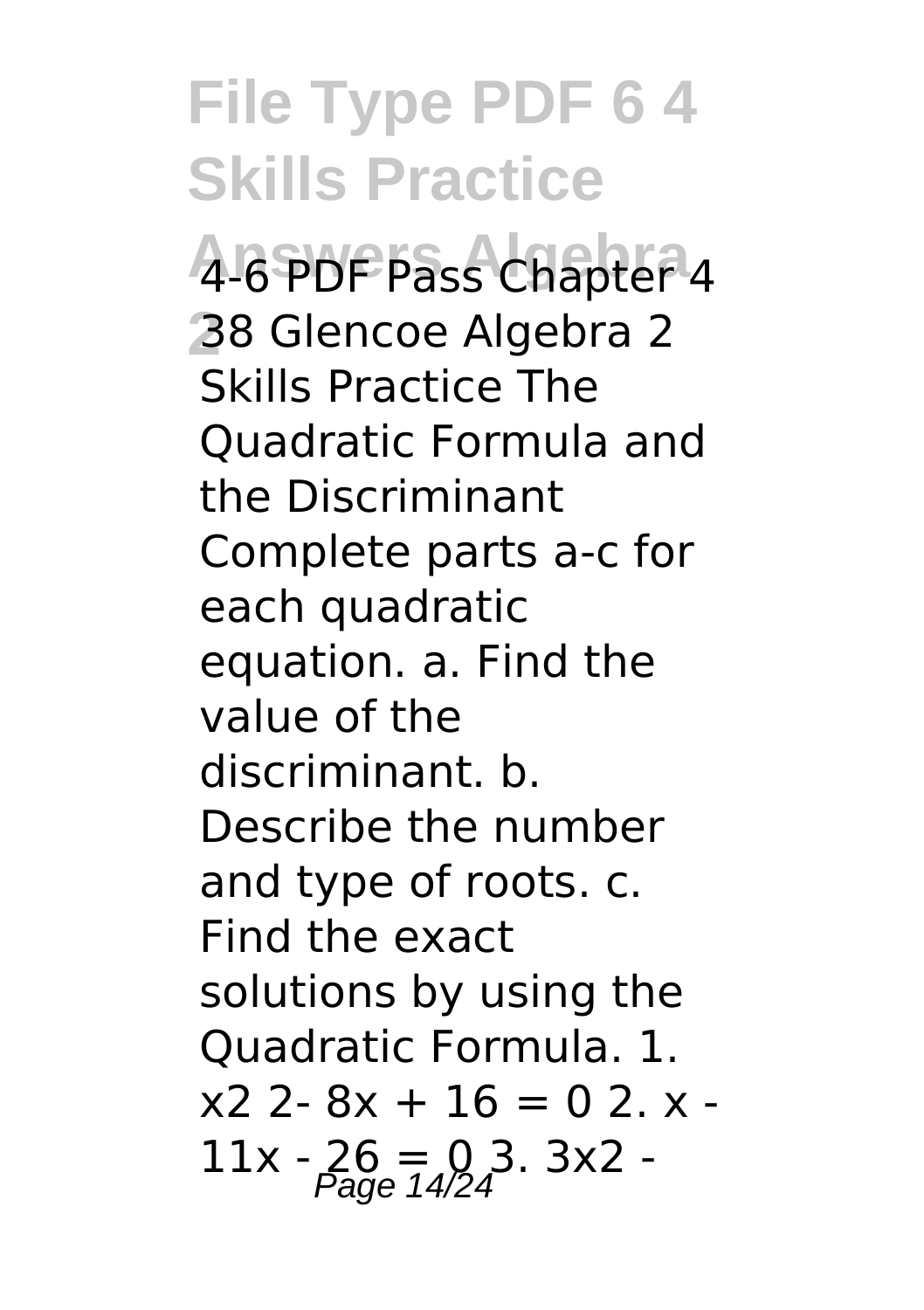**File Type PDF 6 4 Skills Practice Answers Algebra 2**

## **NAME DATE PERIOD 4-6 Skills Practice**

Chapter 1 A3 Glencoe Algebra 2 Answers Answers (Lesson 1-1) Skills Practice Expressions and Formulas Find the value of each expression. 1. 18 2 3 27 2. 9 6 2 1 13 3. (3 8) 2 (4) 3 97 4. 5 3(2 12 2) w 7 5. [9 10(3)] 7 6. 3 7. (168 7)3 2 4 3 152 8, [3(5) 128 2 2]5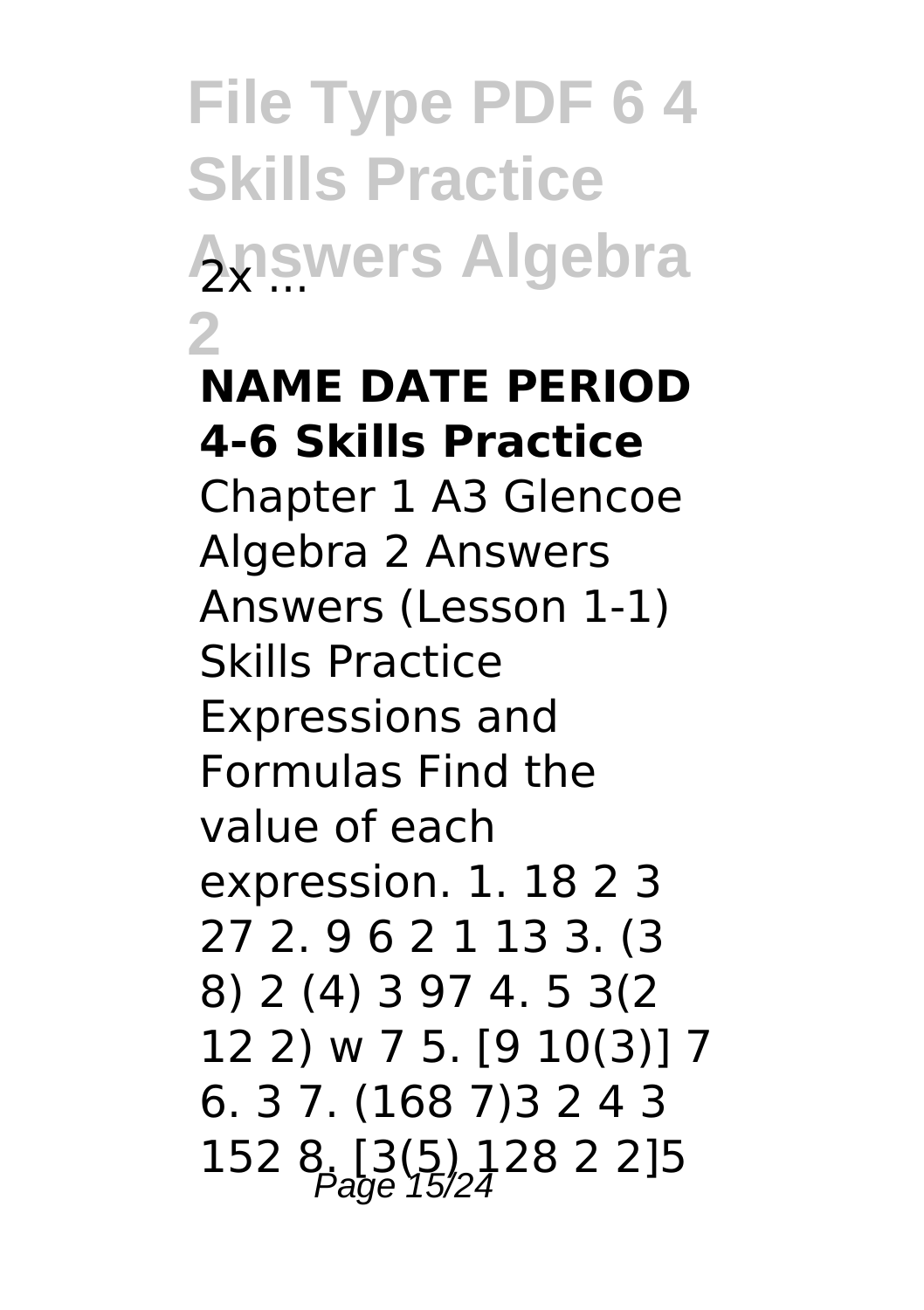**File Type PDF 6 4 Skills Practice A5 Evaluate each bra 2** expression if r

#### **Glencoe Algebra 1 Lesson 4 6 Answer Key**

Practice 6 4 skills practice rectangles glencoe geometry answers. p. 76. 6-4. Rectangles. Skills Practice 6 4 skills practice rectangles glencoe geometry answers. Carter, Cuevas, Cummins, Day,  $\frac{2193}{16/24}$  verified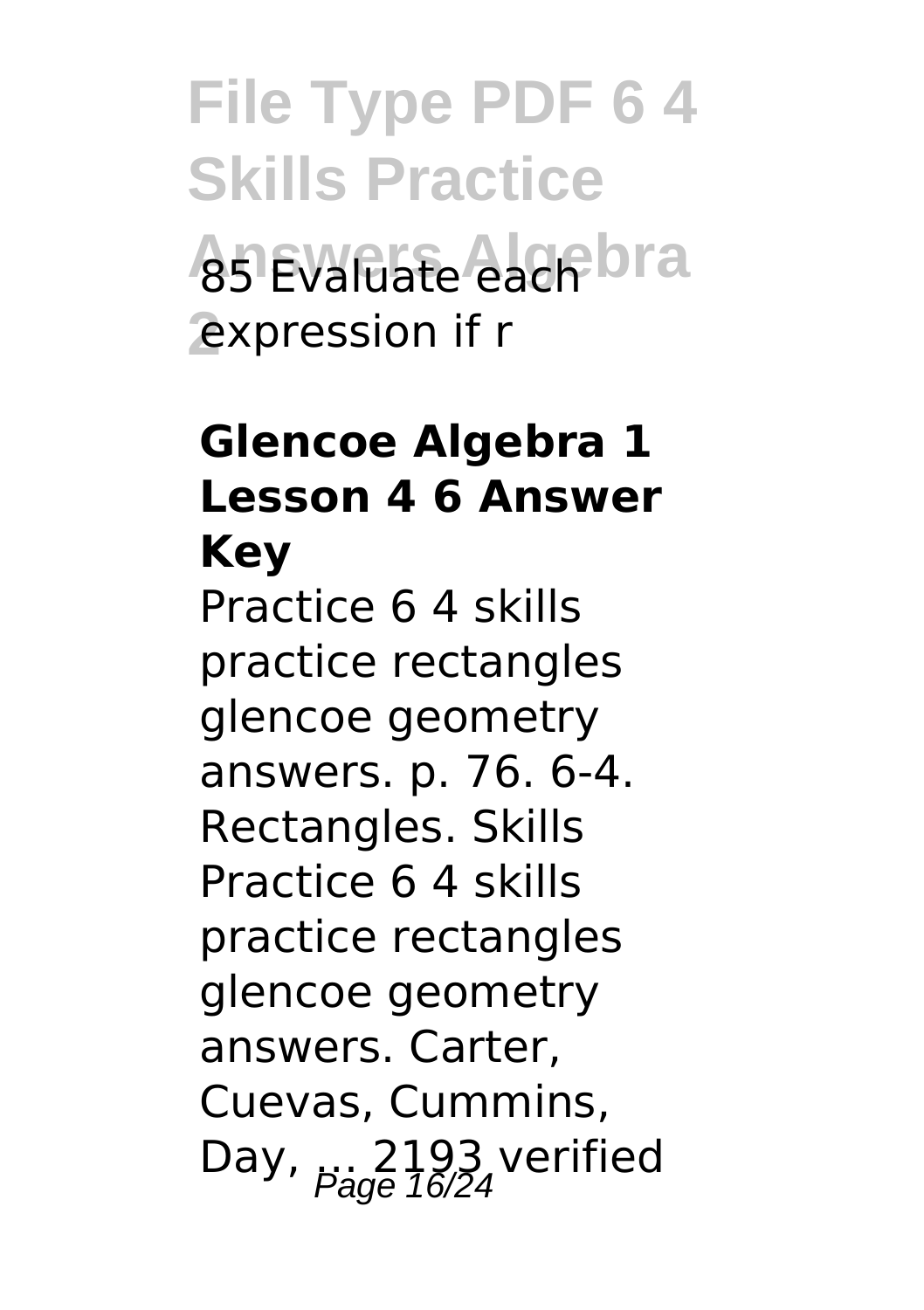# **File Type PDF 6 4 Skills Practice**

solutions. Glencoebra **2** Geometry. YES! Now is the time to redefine your true self using Slader's Geometry: Homework Practice Workbook answers.

#### **6 4 Skills Practice Rectangles Glencoe Geometry Answers**

On this page you can read or download lesson 4 skills practice dilations answers in PDF format. If you don't see any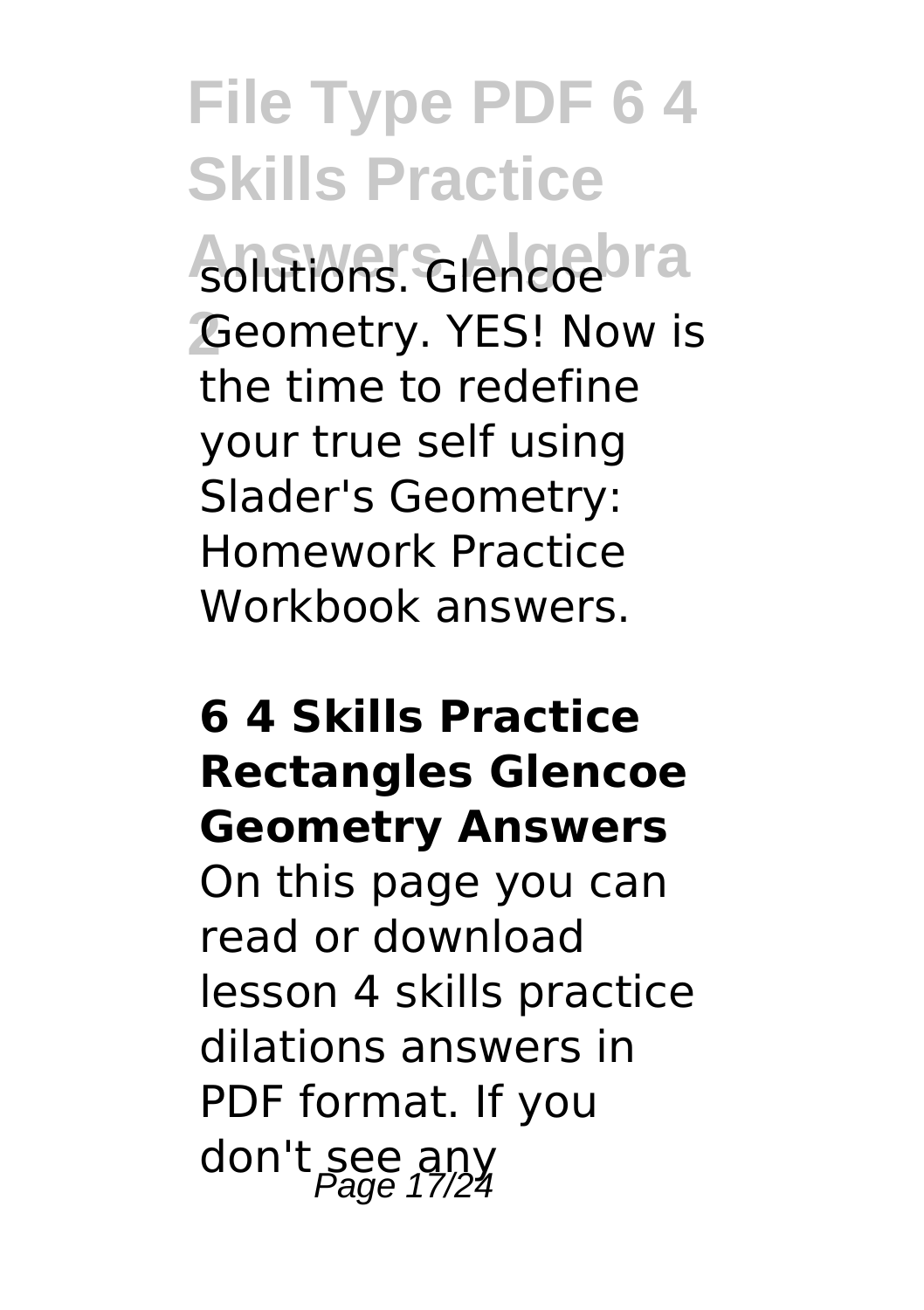**File Type PDF 6 4 Skills Practice Answers Algebra** interesting for you, use **2** our search form on bottom ↓ . 9-6 Dilations - Check Your Understanding - PBworks. 9-6 Dilations - Practice and Problem Solving. Name: School: Grade: Class: 9. 10. 11. 12.

**Lesson 4 Skills Practice Dilations Answers - Booklection.com** m∠KML 6. m∠HMG 7. m∠GHM 8. If m∠HJM =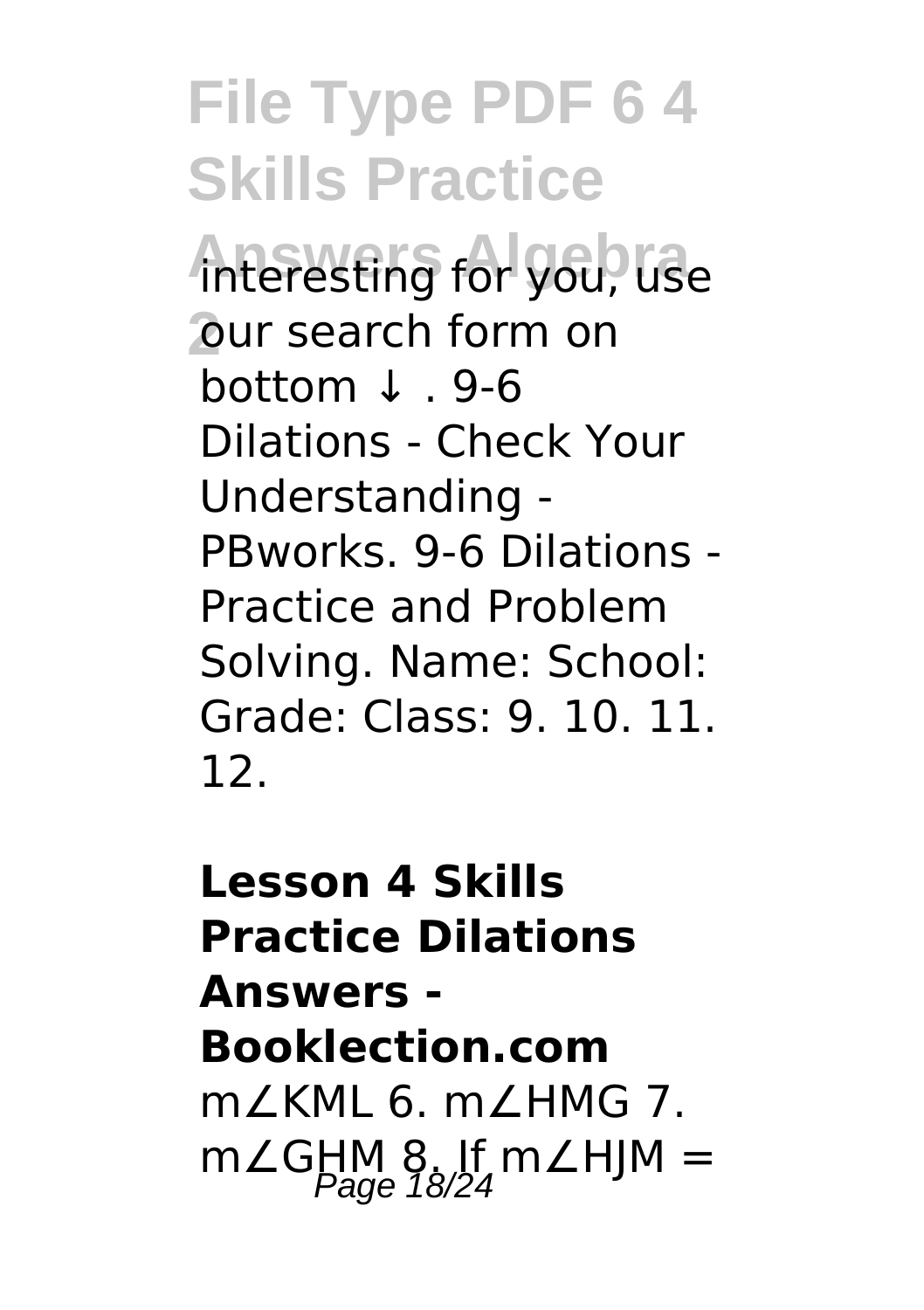**File Type PDF 6 4 Skills Practice Answers Algebra** 145, find m∠MHJ. 9. If **2** m∠G = 67, find m∠GHM. 10. PROOF Write a two-column proof. Given: DE ---BC −−− ∠1 ∠2 Prove:AB −− AC −− 11. SPORTS A pennant for the sports teams at Lincoln High School is in the shape of an isosceles triangle. If the measure of the vertex angle is ...

## **Isosceles and Equilateral Triangles**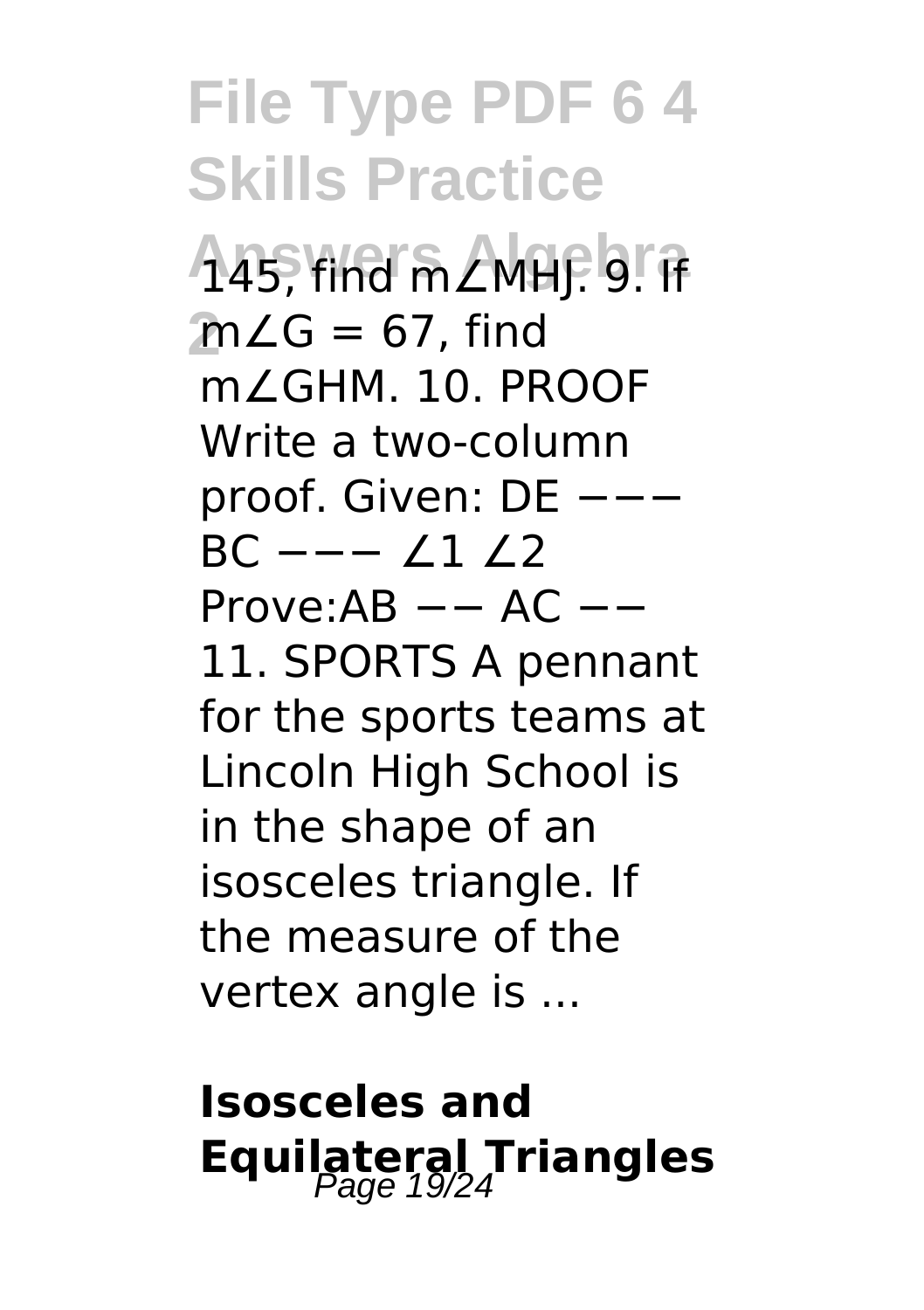**File Type PDF 6 4 Skills Practice Answers Algebra - Ms. Casillas 2** Glencoe Geometry Homework Help from MathHelp.com. Over 1000 online math lessons aligned to the Glencoe textbooks and featuring a personal math teacher inside every lesson!

**Glencoe Geometry - Homework Help - MathHelp.com - Carter ...** Chapter 6 14 Glencoe Algebra 1, 6-2 Skills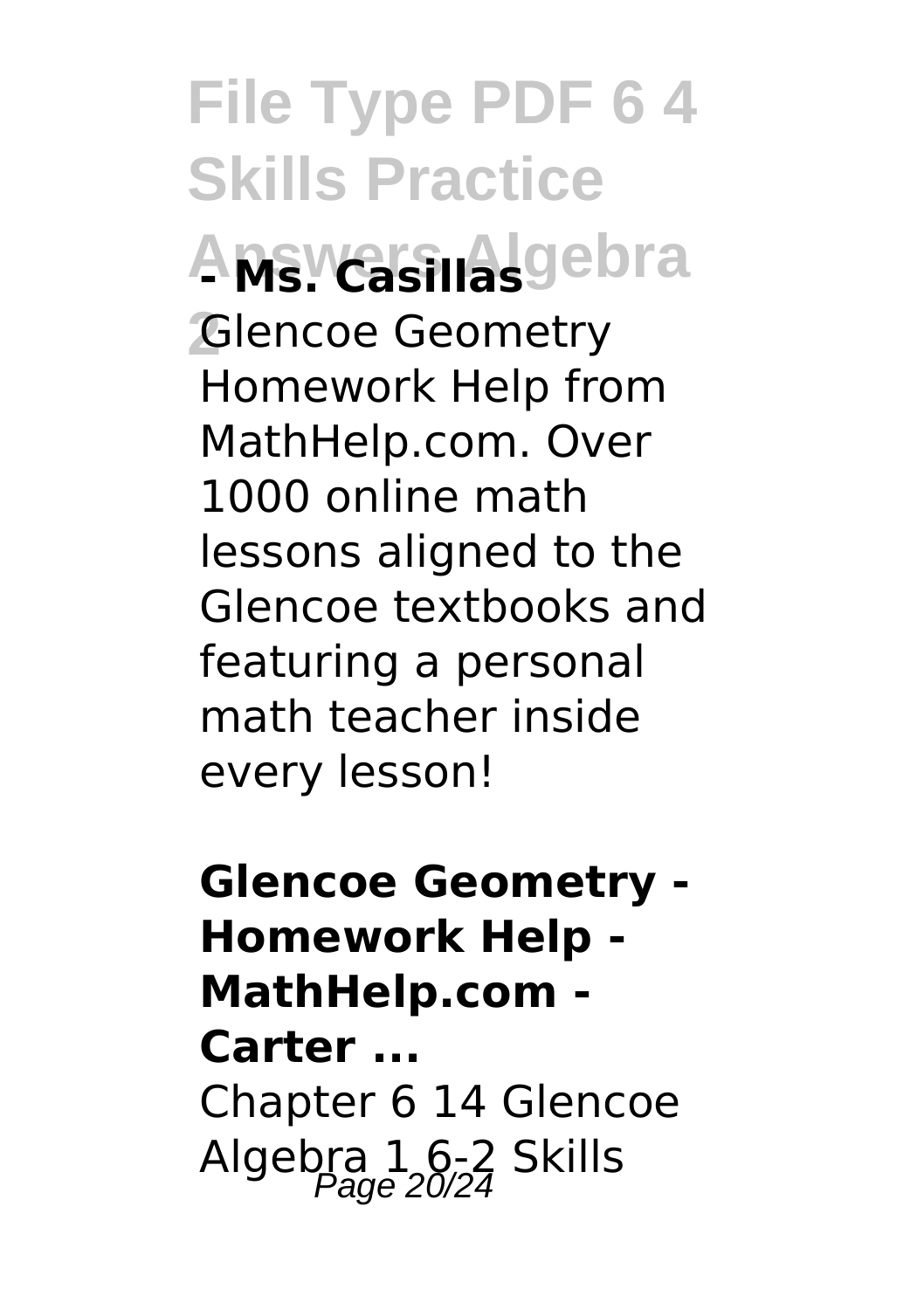**File Type PDF 6 4 Skills Practice** *<u>Aractice Substitutiona</u>* **2** Use substitution to solve each system of equations. 1.  $y = 4x$  2.  $y = 2x + y = 5x +$  $3y = -143. y = 3x 4. x$  $= -4y 2x + y = 15 3x$  $+ 2v = 205$ .  $v = x - 1$ 6.  $x = y - 7x + y = 3x$  $+ 8v = 27$ .  $v = 4x - 1$ ...

## **6-2 Skills Practice - Anderson School District Five** 4-6 Skills Practice Isosceles Triangles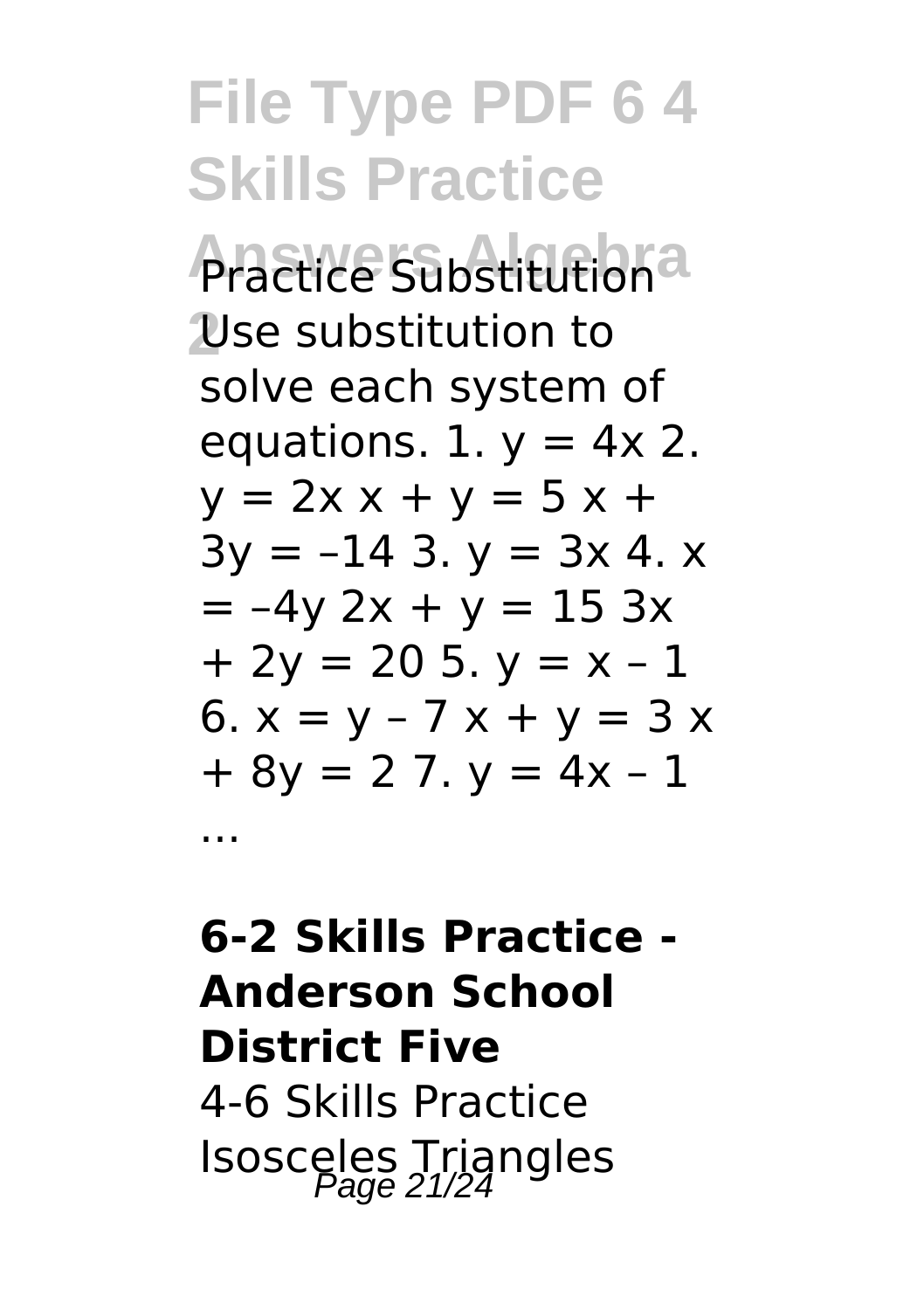**File Type PDF 6 4 Skills Practice Refer to the figure.** I. 9 **2** AC AD, name two congruent angles. 2. If BE BC, name two congruent angles. 3. If LEBA LEAB, name two congruent segments. 4. If I—CED LCDE, name two congruent segments. AABF is isosceles, ACDF is equilateral, and  $ml—AFD — - 150.$ PERIOD Glencoe Geometry Find each measure. 5. mLCFD

Page 22/24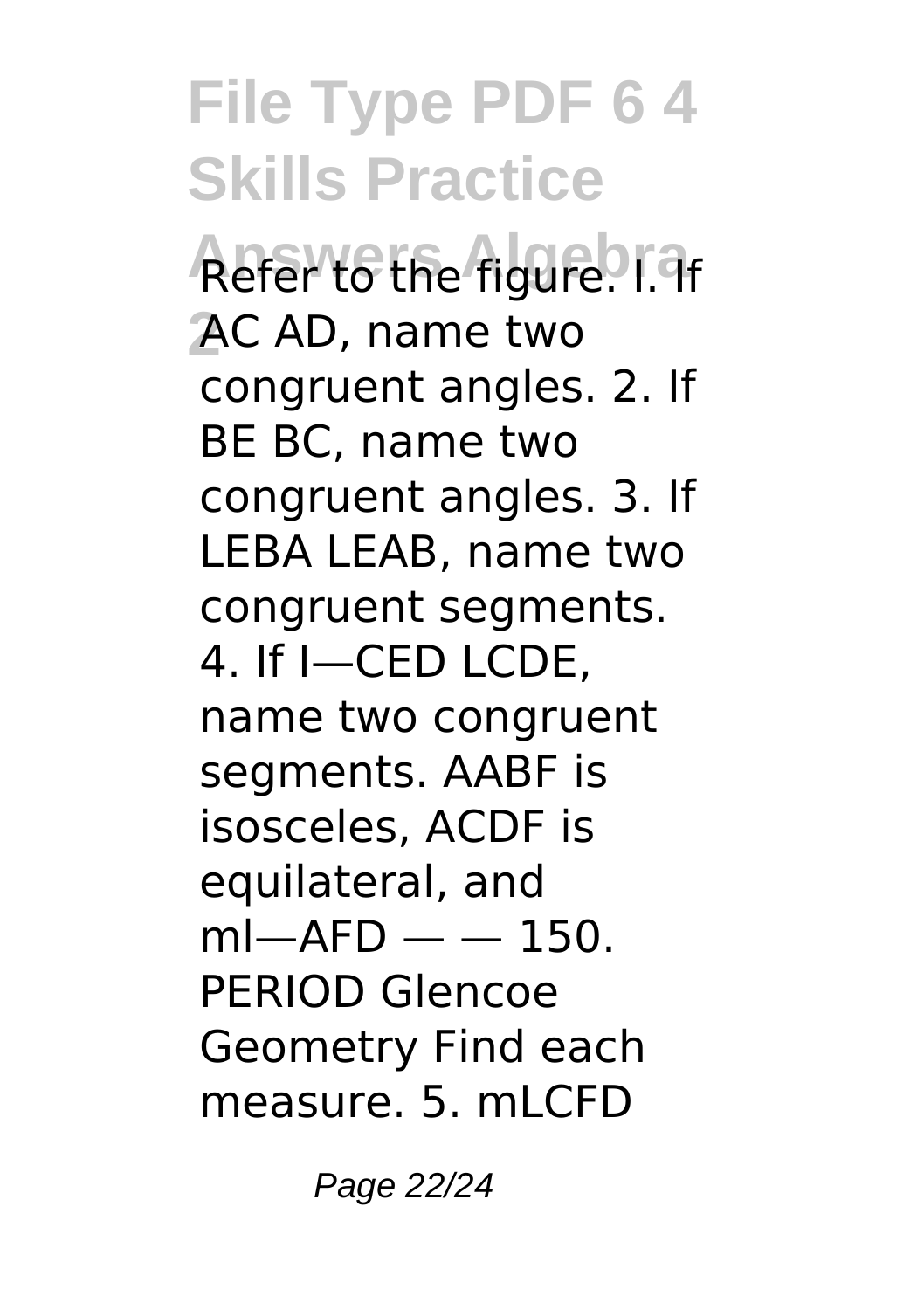**File Type PDF 6 4 Skills Practice Abath Ringstown**ra **2** Read Online 6 4 Skills Practice Answers Algebra 2 6 4 Skills Practice Answers Algebra 2 Yeah, reviewing a books 6 4 skills practice answers algebra 2 could amass your near links listings. This is just one of the solutions for you to be successful. As understood, achievement does not suggest that you have extraordinary points.